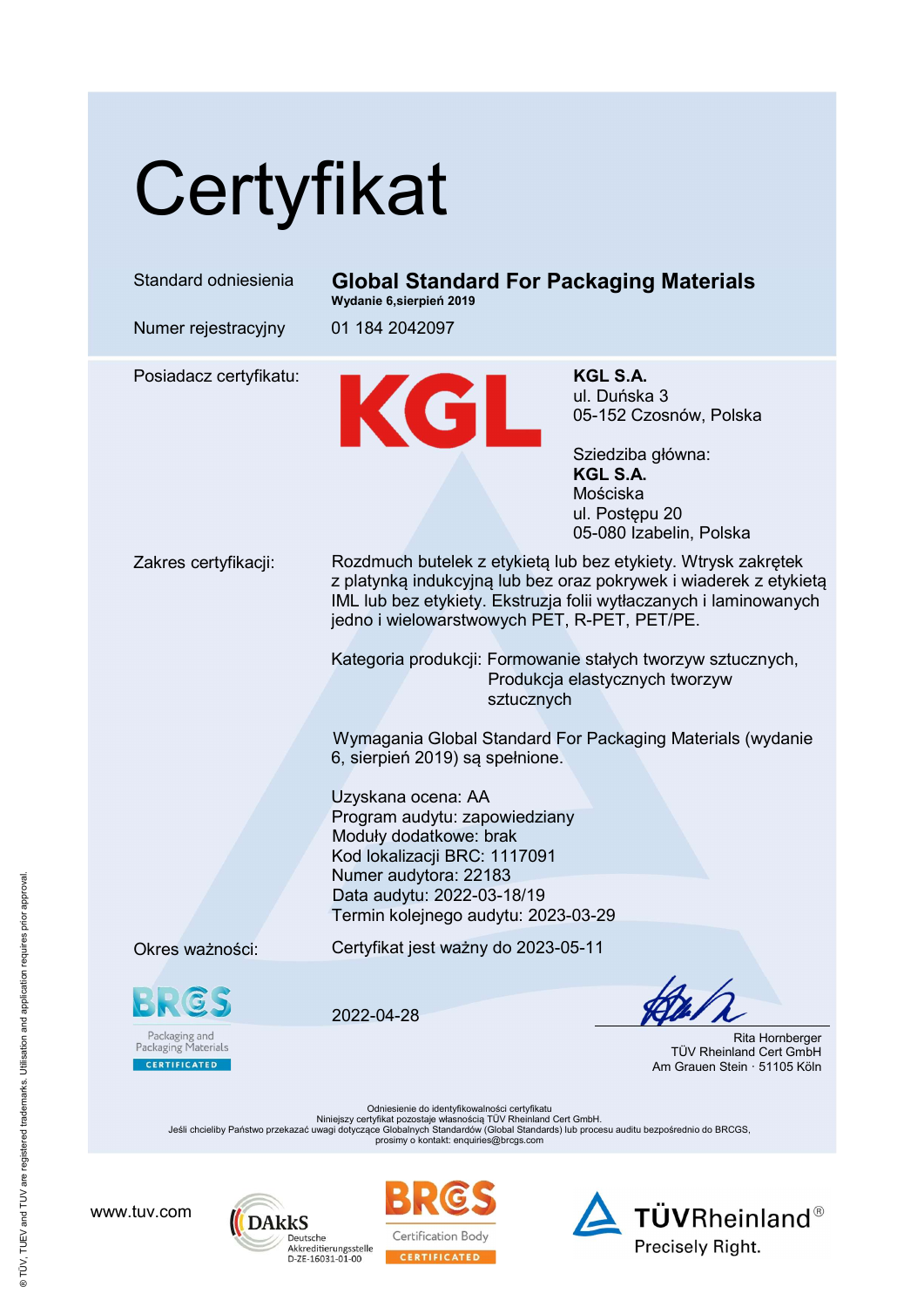### **Certificate**

### Standard Global Standard For Packaging Materials

Issue 6, August 2019

Certificate Registr. No. 01 184 2042097

Certificate Holder: KGL S.A.<br>
ul. Duńska<br>
05-152 Cz ul. Duńska 3 05-152 Czosnów, Poland

Headquarters: KGL S.A. Mościska ul. Postępu 20 05-080 Izabelin, Poland

Scope: Blowing of bottles with or without label. Injection of screw caps with or without induction aluminium lid as well as lids and buckets with or without IML label. Extrusion of extruded and laminated single and multi-layer PET, R-PET, PET/PE.

> Manufacturing Category: Rigid plastics forming Flexible plastics manufacture

The requirements of the BRC Global Standard for Packaging Materials (Issue 6, August 2019) are fulfilled.

Grade achieved: AA Audit program: announced Additional modules: no BRC site code: 1117091 Auditor number: 22183 Audit date(s): 2022-03-18/19 Due date of the subsequent audit: 2023-03-29

Validity: The certificate is valid until 2023-05-11

Packaging and<br>Packaging Materials **CERTIFICATED** 

2022-04-28

 Rita Hornberger TÜV Rheinland Cert GmbH Am Grauen Stein · 51105 Köln

Certificate traceability reference This certificate remains the property of TÜV Rheinland Cert GmbH If you would like to feed back comments on the Global Standards or the audit process directly to BRCGS, please contact enquiries@brcgs.com.

www.tuv.com